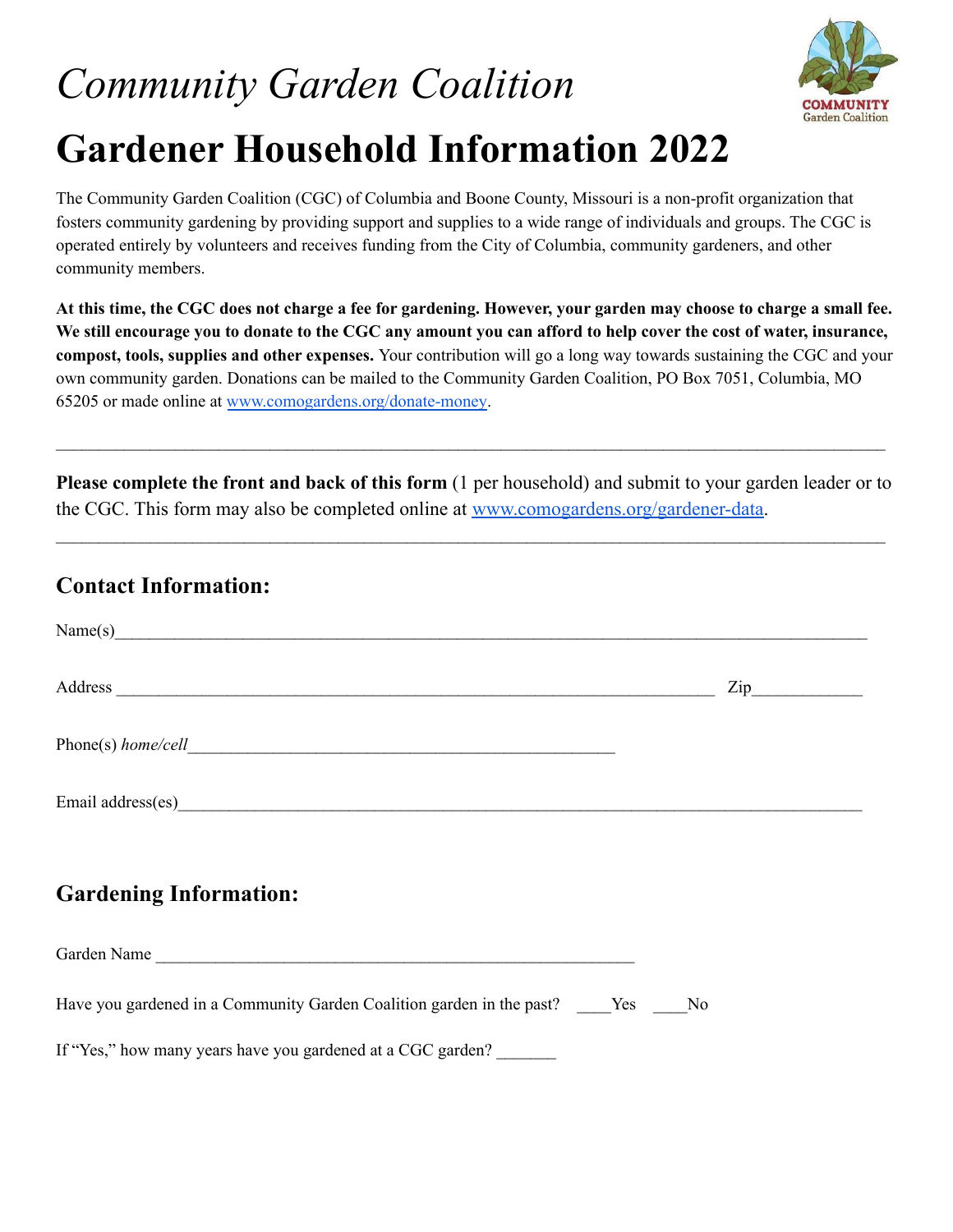# **Household Information:**

We are required by our funders to collect the following information. We promise to protect your identity and not disclose *your personal information to a third party.*

|                                       | How many people are in your household?                                                                   |                                                                          |                       |  |
|---------------------------------------|----------------------------------------------------------------------------------------------------------|--------------------------------------------------------------------------|-----------------------|--|
|                                       | How many people in your household are female ______ male ______ an additional gender _____               |                                                                          |                       |  |
| How many people in your household are |                                                                                                          |                                                                          |                       |  |
|                                       | Under 5 years old _______ Between 5 and 18 ______ Between 19 and 59 _____ 60 years old and over ____     |                                                                          |                       |  |
|                                       | Write in the number of people in your household who identify as each of the following racial categories. |                                                                          |                       |  |
| __ White                              | __ American Indian                                                                                       |                                                                          | __ More than one race |  |
| Black                                 |                                                                                                          | Native Hawaiian or other Pacific Islander _____ Other race not mentioned |                       |  |
| Asian                                 |                                                                                                          |                                                                          |                       |  |
|                                       | How many people in your household are Hispanic or Latino?                                                |                                                                          |                       |  |
| What is your annual household income? |                                                                                                          |                                                                          |                       |  |
|                                       |                                                                                                          |                                                                          |                       |  |
|                                       | 555,500 to \$64,940 16 \$74,380 574,380 6 \$83,820 583,820 to \$93,260 More than \$93,260                |                                                                          |                       |  |

#### **Thank you for completing this form. Please read the Gardener Guidelines before signing. The Gardener Guidelines are yours to keep and have the contact information for your garden leader(s) and the Community Garden Coalition should you need to contact someone.**

By signing below, I agree that I have read and understand the Gardener Guidelines and plan to abide by all of the garden rules. I understand that neither the garden group nor owners of the land are responsible for my actions. I therefore agree to hold harmless the garden group and owners of the land for any liability, damage, loss or claim that occurs in *connection with use of the garden by me or my guests.*